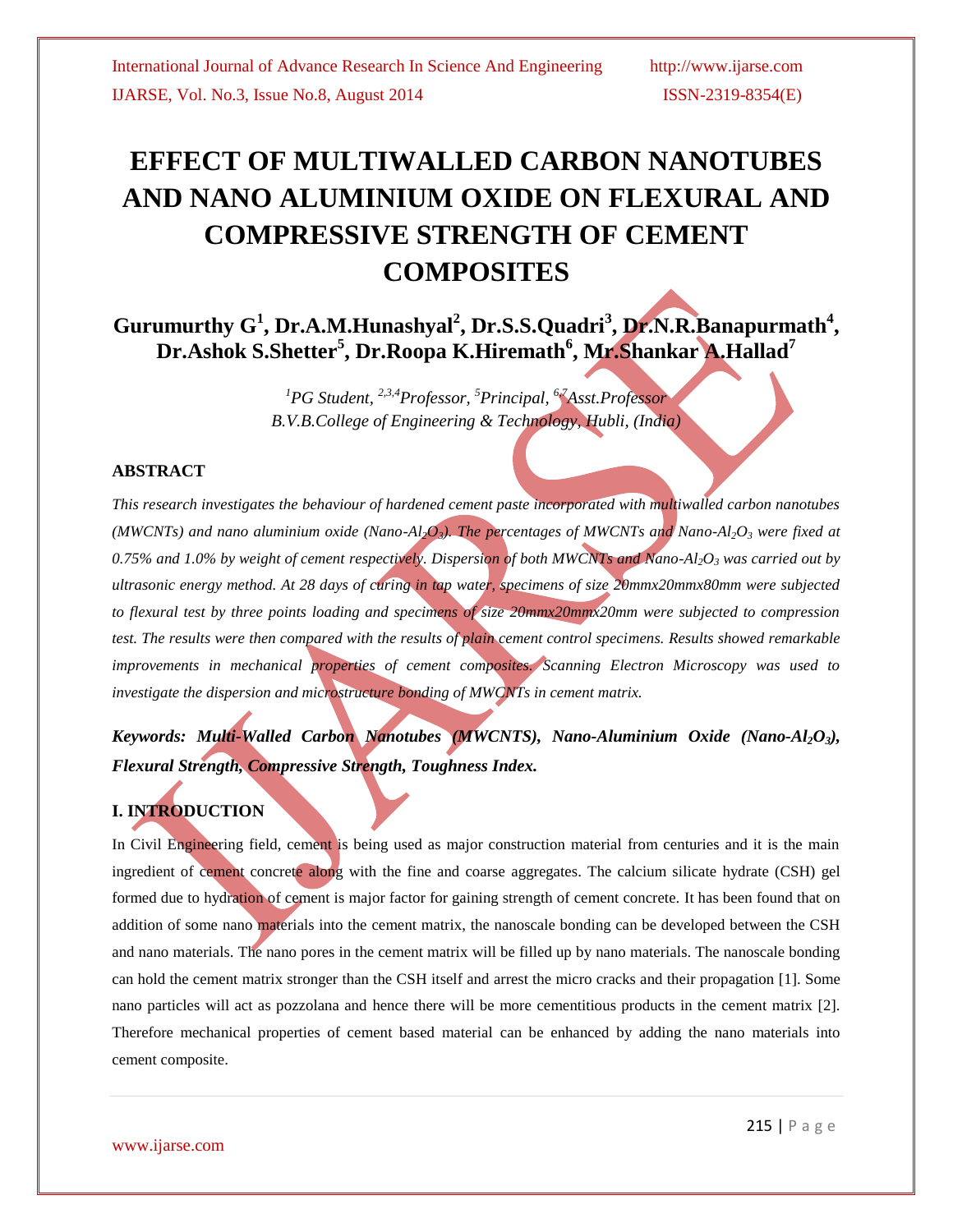Recently, carbon nano tubes (CNTs) have attracted tremendous scientific attention owing to their excellent physical and chemical properties. Due to their excellent mechanical properties, carbon nano tubes have been the subject of many investigations from the past decade where they have been used as inclusions in composite materials. Mechanically, CNTs exhibit elastic Young's modulus of more than 1 TPa. Their theoretical strength is 100 times that of steel, at only 1/6th the specific gravity [3]. CNTs are tubular structures made by rolling the of graphite sheets in layer. The CNTs consisting one layer of graphite sheet called single walled carbon nanotubes (SWCNTs) and more than one layers called multiwalled carbon nanotubes MWCNTs). Single-walled CNTs have a diameter of 1 to 3 nm, whereas multiwalled CNTs have a diameter ranging from 10 to 100 nm. The length of both types of CNTs ranges from 0.5 μm to 50 μm. CNTs have very high aspect ratios ranging from 1,000:1 to 2,500,000:1 and very small diameters. This property actually helps to bridge the cracks between cement compounds and restrict them from increasing and essentially create a new generation of a crack-free material [1]. After 28 days of curing, the cement composite reinforced with MWCNTs at 0.75% by weight of cement showed 43.75% increase in flexural strength [4]. Compressive strength and split tensile strength of cement paste reinforced with 0.5% of MWCNTs by weight of cement were increased by 15.0% and 36.0% respectively at 28 of days curing [1]. Compressive and split tensile strength were increased by 27.0% and 45.0% respectively in the cement composite incorporated with MWCNTs at 0.045% by weight of cement after curing for 28 days and permeability also decreased up to 17.0%[5].

Alumina component reacts with calcium hydroxide (pozzolanic action) produced from the hydration of calcium silicates. The rate of the pozzolanic reaction is proportional to the amount of surface area available for reaction. Nano aluminium oxide provides more surface area which promotes the proper pozzolanic reaction and hence there will be production of more cementitious materials in hydrated cement paste [6]. Therefore, it is possible to add Nano-  $Al_2O_3$  of a high purity in order to improve the characteristics of cement mortars. The partial replacement of cement with Nano-Al<sub>2</sub>O<sub>3</sub> particles improves the split tensile and flexural strength of concrete but decreases its setting time [7]. At 28 days of curing, the cement concrete specimens showed 55.0% and 18.0% increase in split tensile and compression strength respectively on addition of 1.0% Nano-Al<sub>2</sub>O<sub>3</sub> by weight of cement [2] [7]. Abrasion resistance of cement matrix can be increased by incorporating the Nano-  $Al_2O_3$  [8]. It is also noticed that water absorption of cement composite can be reduced by incorporating the Nano-Al<sub>2</sub>O<sub>3</sub> [9]. It has been found that MWCNTs of higher aspect ratio results in better mechanical properties of cementitious composites [10]. Optimum levels of MWCNTs and Nano-Al<sub>2</sub>O<sub>3</sub> in cement composite were found to be 0.75% and 1.0% respectively [4] [7].

## **II. EXPERIMENTAL PROGRAMME**

#### **2.1 Materials**

The materials used in this investigation were ACC Ordinary Portland Cement of 43 grade, MWCNTs and Nano- $AI_2O_3$ . MWCNTs and Nano-  $AI_2O_3$  were obtained from Sigma-Aldrich.co USA. The properties of materials as per the supplier are given in the Table 1 to Table 3.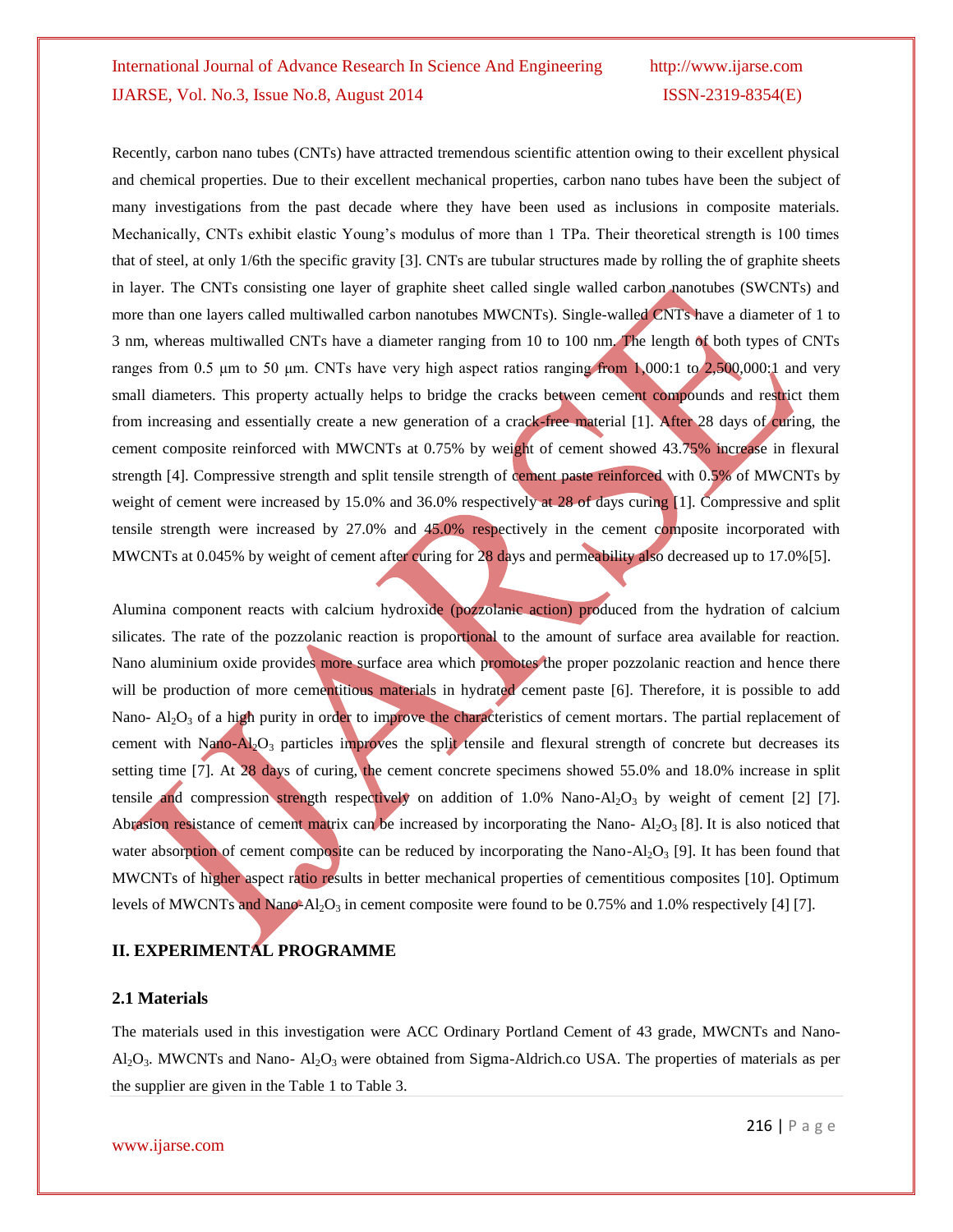| <b>Property</b>      | values     |
|----------------------|------------|
| Density              | $1.4$ g/cc |
| Specific gravity     |            |
| Initial setting time | 30 minutes |
| Normal consistency   |            |

## **Table 1. Properties of Ordinary Portland Cement**

## **Table 2. Properties of MWCNTs**

| <b>Property</b> | values                           |
|-----------------|----------------------------------|
| Diameter        | $10-30$ nm                       |
| Length          | $1-2\mu m$                       |
| Purity          | 95%                              |
| Surface area    | $350 \text{ m}^2/\text{gm}$      |
| Bulk density    | $0.05 - 0.17$ gm/cm <sup>3</sup> |

## **Table 3. Properties of Nano-Al2O<sup>3</sup>**

| values                             |
|------------------------------------|
| $15 \pm 3$ nm                      |
| $165 \pm 12 \text{ m}^2/\text{gm}$ |
| 99.90%                             |
| $< 0.1$ gm/cm <sup>3</sup>         |
|                                    |

## **2.2 Method**

Preparation and testing of samples were carried out as per ASTM general standards. However, because of the economical considerations, small-size samples were prepared. Hence, the preparation and testing procedures had to be modified accordingly.

## **2.2.1 Dispersion of MWCNTs and Nano-Al2O<sup>3</sup>**

MWCNTs are usually agglomerated due to van der Waal's bonding. Therefore dispersion of MWCNTs is a critical issue in processing the nano composite. Pre-dispersion of MWCNTs was carried out by sonication method in water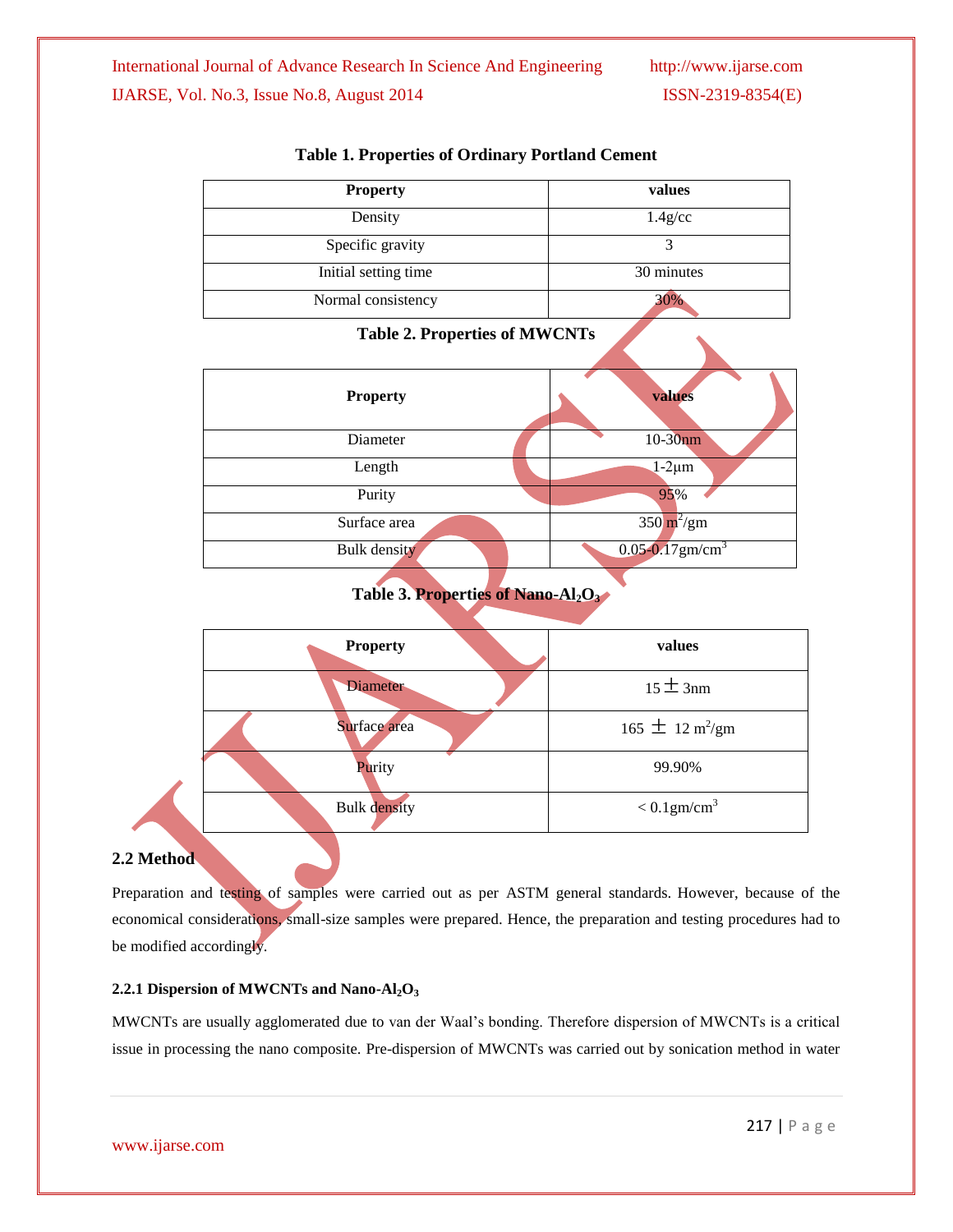using ethanol as dispersant [4]. Since Nano-Al<sub>2</sub>O<sub>3</sub> is soluble in water, it was pre-dispersed in only water by sonication method.

#### **2.2.2 Preparation of Specimens**

Specimens were prepared in four series as per the composition given in the Table 4. After sonication, MWCNTs and Nano-Al<sub>2</sub>O<sub>3</sub> were added into cement and mixed thoroughly to get homogeneous paste. Since the quantity of materials was very less due to smaller sizes of specimens, the manual mixing was adopted. W/C ratio was maintained at 0.4. The paste was filled into cleaned and oiled moulds of particular dimensions in layers with proper compaction and covered with the polythene sheets to avoid the surface cracks. After 24 hours specimens were demoulded and immersed in the water bath for curing.

| Table 4. Showing the mix design of specimen series. |  |  |  |  |  |
|-----------------------------------------------------|--|--|--|--|--|
|                                                     |  |  |  |  |  |
|                                                     |  |  |  |  |  |

| SI.<br>N <sub>0</sub> | <b>Specimen</b><br><b>Series</b> | Specimen size for<br>flexure test<br>$(in \, mm)$ | Specimen size for<br>compression test<br>(in m <sub>m</sub> ) | <b>Composition</b>                                           |
|-----------------------|----------------------------------|---------------------------------------------------|---------------------------------------------------------------|--------------------------------------------------------------|
|                       | PC.                              | 20x20x80                                          | 20x20x20                                                      | Cement only                                                  |
| $\overline{2}$        | A1                               | 20x20x80                                          | 20x20x20                                                      | Cement+0.75% MWCNTs                                          |
| 3                     | A2                               | $20x20 \times 80$                                 | 20x20x20                                                      | Cement+1.0% Nano-Al <sub>2</sub> O <sub>3</sub>              |
| 4                     | A <sub>3</sub>                   | 20x20x80                                          | 20x20x20                                                      | Cement+0.75% MWCNTs+1.0% Nano-Al <sub>2</sub> O <sub>3</sub> |

## **2.3 Testing**

The mechanical performances of the nanocomposites were evaluated by performing flexure and compression test. After 28 day of curing, specimens of 20mm×20mm×80mm were subjected to flexural test by single point bending and specimen of size 20mmx20mmx20mm were subjected to compression test. The flexural tests were performed with a load cell frame testing machine with a 10 kN capacity with strain rate of 0.125mm/min. The deflections of the beam specimens were recorded at regular load intervals and corresponding load deflection curves were plotted. The compression tests were performed with a compression testing machine of capacity of 2000kN at loading rate of 0.1kN/sec. Scanning Electron Microscopy (SEM) was used to investigate the dispersion and microstructure bonding of MWCNTs in cement matrix.

## **III. RESULTS AND DISCUSSION**

The objective of this present study is to compare the mechanical properties of cement composites like deflection criteria, flexural strength, toughness and compressive strength with those of plain cement control specimens.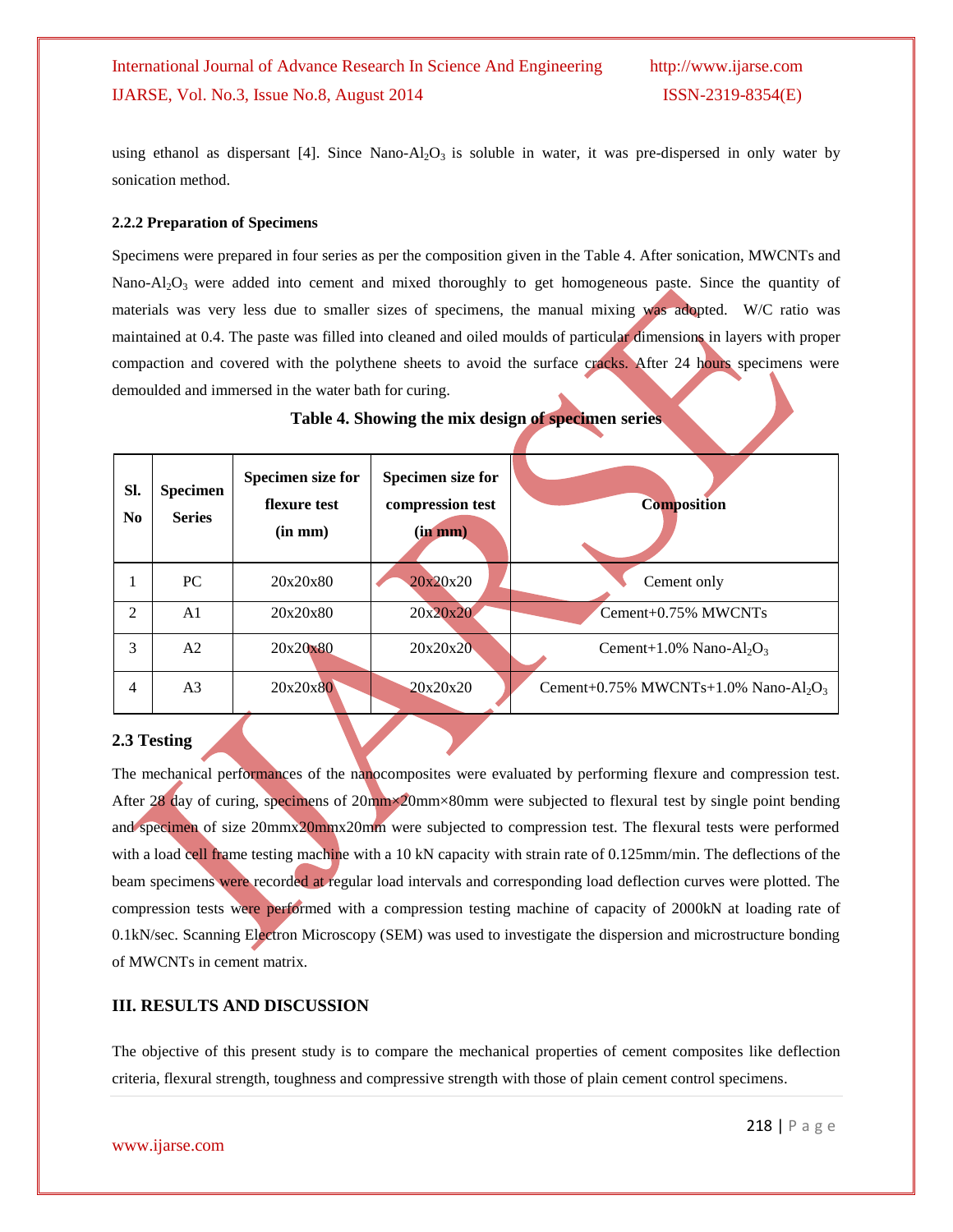| SI.<br>No.     | <b>Specimen</b><br><b>Series</b> | <b>Ultimate</b><br>load in N<br>(Avg.) | Max.<br>deflection<br>in mm $(Avg.)$ | <b>Crack</b><br>distance in<br>mm(Avg.) | Percentage<br>increase in<br>ultimate load | Percentage<br>increase in<br>max.<br>deflection |
|----------------|----------------------------------|----------------------------------------|--------------------------------------|-----------------------------------------|--------------------------------------------|-------------------------------------------------|
|                | PC.                              | 360                                    | 0.37                                 | 33.33                                   |                                            |                                                 |
| $\mathfrak{D}$ | A <sub>1</sub>                   | 500                                    | 0.46                                 | 33.5                                    | 38.88%                                     | 24.32                                           |
| 3              | A2                               | 443.3                                  | 0.41                                 | 33.66                                   | 23.13%                                     | 10.81                                           |
| 4              | A <sub>3</sub>                   | 580                                    | 0.53                                 | 33.5                                    | 61.11%                                     | 43.24                                           |

|  |  |  | Table 5. Details of test observations under the three points loading test |
|--|--|--|---------------------------------------------------------------------------|
|--|--|--|---------------------------------------------------------------------------|



From Load Deflection curves it was observed that there was no particular distinct yield point for any cement composite series. This may be due to materials behavior was found to be more plastic. The cement composite beams reinforced with MWCNTs showed greater load carrying capacity with increased deflections in comparison with the beams having only cement and beams reinforced with Nano-Al<sub>2</sub>O<sub>3</sub> particles. This may be due to bonding between the cement matrix and MWCNTs and hence inhibition of propagation of micro cracks.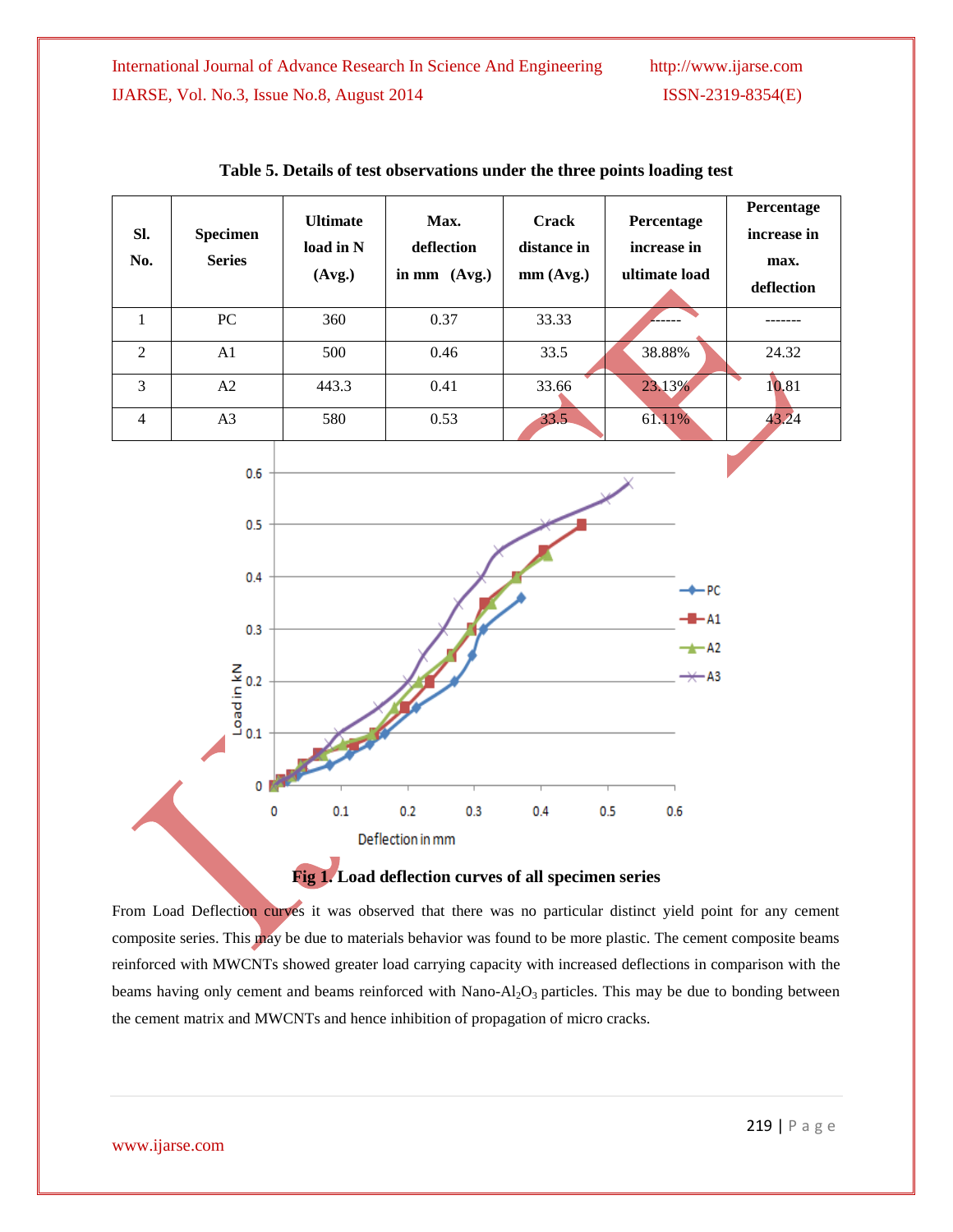The beams reinforced with nano-aluminium oxide showed higher load carrying capacity and greater deflection than the beams of only cement. The reason for this may be that nano aluminium oxide provided more surface area which promoted the proper pozzolanic reaction and hence there was production of more cementitious materials in hydrated cement paste.

The beams reinforced with both MWCNTs and Nano-Al<sub>2</sub>O<sub>3</sub> showed till greater load carrying capacity and higher deflection. As said above, this may be due to that MWCNTs inhibited the propagation of micro cracks and Nano- $Al_2O_3$  helped in producing more cementitious products by its pozzolanic reaction.

#### **3.1 Flexural strength of the cement composites**

The flexural strength represents the highest stress experienced within the material at its moment of rupture. It is measured in terms of stress. Calculated flexural strength values indicate that the addition of multiwalled carbon nanotubes and nano aluminium oxide improved the flexural strength considerably. Compared to plain cement beams, flexural strength was increased by 39.6%, 24.3% and 62.0% in the cement composite beam series A1, A2 and A3 respectively.

| Sl. No               | Specimen<br><b>Series</b> | <b>Ultimate</b><br>load in N<br>(Avg.) | Max.<br><b>Deflection</b><br>in mm<br>(Avg.) | <b>Crack</b><br>Distance in<br>mm(Avg.) | <b>Flexural</b><br>strength in<br>N/mm <sup>2</sup> | Percentage<br>increase in<br>flexural<br>strength |
|----------------------|---------------------------|----------------------------------------|----------------------------------------------|-----------------------------------------|-----------------------------------------------------|---------------------------------------------------|
|                      | PC                        | 360                                    | 0.37                                         | 33.33                                   | 4.499                                               | ---                                               |
| $\overline{2}$       | A1                        | 500                                    | 0.46                                         | 33.5                                    | 6.281                                               | 39.6                                              |
| 3                    | A2                        | 443.3                                  | 0.41                                         | 33.66                                   | 5.595                                               | 24.3                                              |
| $\blacktriangleleft$ | A3                        | 580                                    | 0.53                                         | 33.5                                    | 7.286                                               | 62                                                |

#### **Table 6. Shows the flexural strengths of cement composites under three point loading**

The improvement in the flexural strength on addition of MWCNT may be due to proper bonding between the C-S-H of cement paste and MWCNTs and hence inhibition of propagation of micro cracks. But on addition of Nano  $A<sub>1</sub>O<sub>3</sub>$ improvement in the flexural strength may be due to that nano aluminium oxide provided more surface area which promoted the proper pozzolanic reaction and hence there was production of more cementitious materials in hydrated cement paste.

The beams reinforced with both MWCNTs and Nano-Al<sub>2</sub>O<sub>3</sub> showed till greater flexural strength. As said above, this may be due to that MWCNTs inhibited the propagation of micro cracks and Nano-Al<sub>2</sub>O<sub>3</sub> helped in producing more cementitious products by its pozzolanic reaction.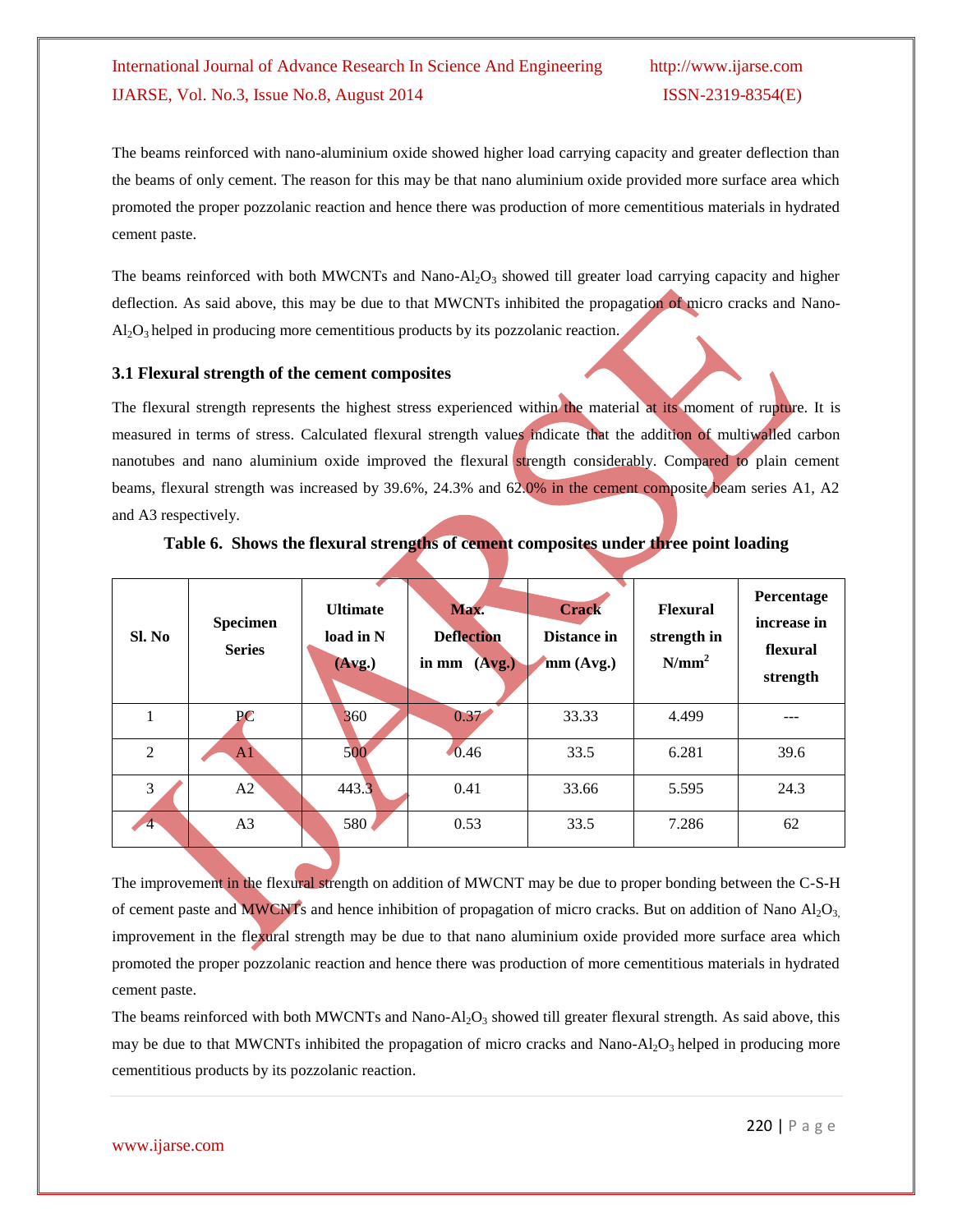## **3.2 Toughness of the cement composites**

| Sl. No         | <b>Specimen Series</b> | Area under load<br>deflection curve (N-mm) | <b>Toughness index</b> | Percentage<br>increase in<br>toughness index |
|----------------|------------------------|--------------------------------------------|------------------------|----------------------------------------------|
|                | PC                     | 53.49                                      |                        |                                              |
| $\overline{2}$ | A1                     | 104.6                                      | 1.95                   | 95                                           |
| 3              | A2                     | 82.09                                      | 1.53                   | 53                                           |
| $\overline{4}$ | A <sub>3</sub>         | 162.88                                     | 3.04                   | 204                                          |

#### **Table 7. Shows toughness index of cement composites under three point loading**

The load deflection curves of beams of cement composite showed greater area under curves. This may due to increase in toughness by incorporating the nano particles (MWCNTs and Nano-Al<sub>2</sub>O<sub>3</sub>) in the cement composite. Compared with the plain cement beams, beams with MWCNTs and beams with Nano- $\overline{Al}_2O_3$  showed 95% and 53% increase in toughness respectively. The beams reinforced with MWCNTs and Nano- $\overrightarrow{AD_3}$  showed 204% increment. Thus results showed that toughness index of composite beams incorporated with MWCNTs were greater than that of the beams incorporated with Nano-Al<sub>2</sub>O<sub>3</sub>. This may be due to the reason that the MWCNTs themselves are tougher. Beams reinforced with MWCNTs and Nano-Al<sub>2</sub>O<sub>3</sub> showed till higher toughness. This may be due to that MWCNTs inhibited the propagation of micro cracks and Nano-Al<sub>2</sub>O<sub>3</sub> helped in producing more cementitious products by its pozzolanic reaction. Higher toughness indicates the ability of the composite to undergo large deformations before failure and greater energy absorption.

## **3.3 Compressive strength of cement composite**

## **Table 8. Showing ultimate compression strengths of cement composites**

| Sl. No. | <b>Specimen Series</b> | <b>Ultimate compression</b><br>load in kN (avg.) | <b>Ultimate compression</b><br>strength in $N/mm^2$ | Percentage increase<br>in ultimate<br>compression strength |
|---------|------------------------|--------------------------------------------------|-----------------------------------------------------|------------------------------------------------------------|
|         | PС                     | 11.533                                           | 28.53                                               |                                                            |
|         |                        | 15.533                                           | 38.84                                               | 36.13                                                      |
| 3       | А2                     | 14.166                                           | 35.41                                               | 24.11                                                      |
|         | A3                     | 18.066                                           | 45.16                                               | 58.31                                                      |

It was observed that there was increasing trend in the compression strength by addition of nanoparticles in the cement composite.

www.ijarse.com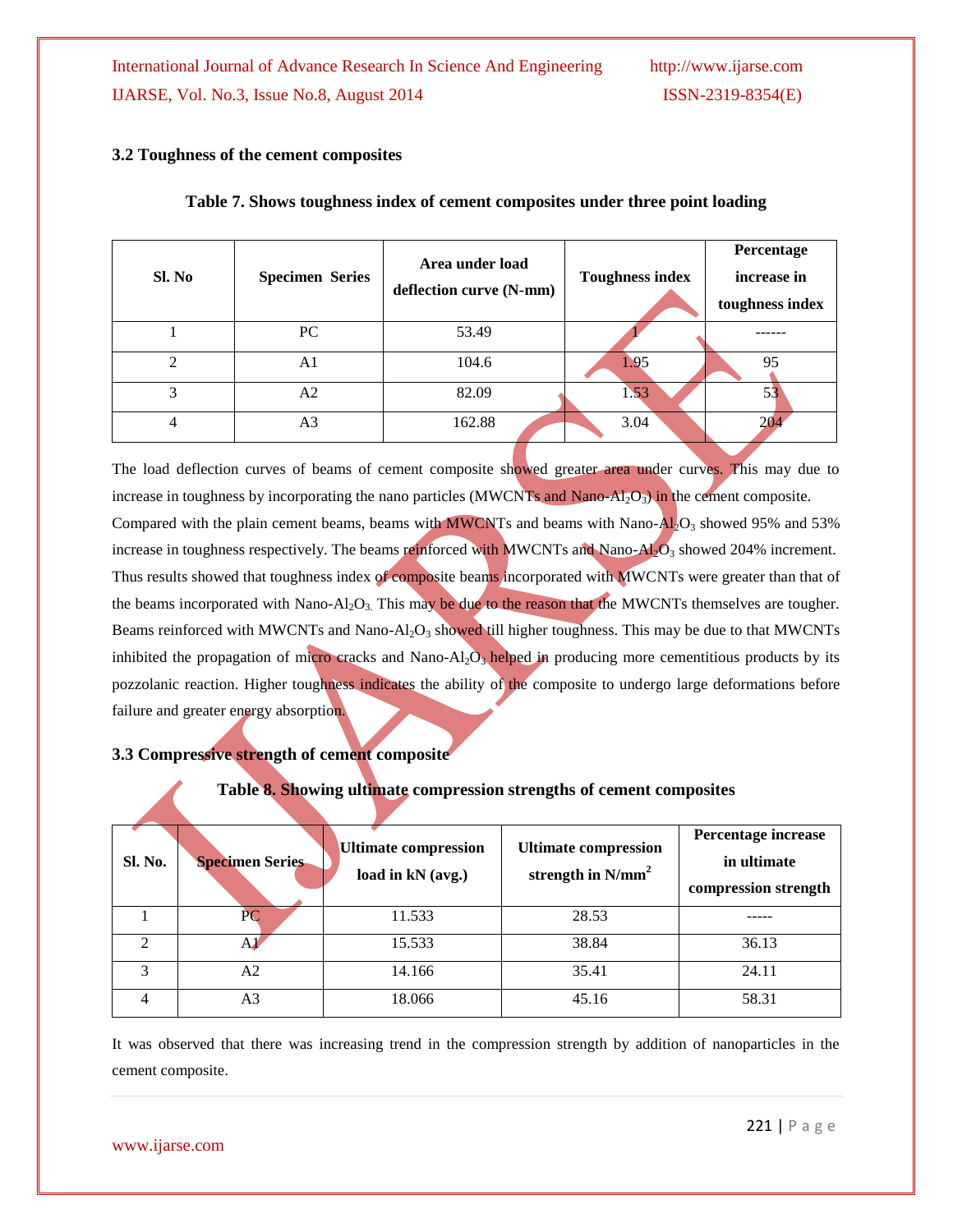The specimen series A1showed 36.13% increase in the compression strength. Such increment may be due to high elastic modulus of MWCNTs and its bonding with the cement and hence arresting the propagation of micro cracks. The specimen series A2 showed 24.11% increase in compression strength. This may be due to pozzolanic action of Nano-Al<sub>2</sub>O<sub>3</sub> which produced the more cementitious compound in the cement composite and also due to filling up of nano and micro pores by nanoparticles in the composite.

The specimen series A3 showed up to 58.31% increase in their strength may be due to high elastic modulus of MWCNTs and its bonding with the cement and hence arresting the propagation of micro cracks along with pozzolanic action of Nano-Al<sub>2</sub>O<sub>3</sub> which produced the more cementitious compound in the cement composite and also due to filling up of nano and micro pores by nanoparticles in the composite.

## **3.4 Scanning Electronic Microscopic (SEM) analysis of cement composites incorporated with nanomaterials**

SEM images of cement composites were obtained from Manipal Institute of Technology, Manipal. Fig.5 (a) shows SEM image of hardened cement paste incorporated with MWCNTs and Nano-Al<sub>2</sub>O<sub>3</sub>. In this image MWCNTs embedded with cement matrix can be seen and it is evident that MWCNTs were almost uniformly dispersed. Fig.5 (b) shows MWCNTs extruded from the cement matrix. Fig.5 (c) shows the bridging the micro cracks by MWCNTs. The bridging of micro cracks and bonding with the cement matrix by MWCNTs are the main reasons for enhancement of mechanical properties of cement composites.



**Fig 5. (a) SEM image shows the MWCNTs embedded with cement matrix Fig 5. (b) SEM image showing MWCNTs in cement matrix Fig 5. (c) SEM image showing crack bridging by MWCNTs**

## **IV. CONCLUSIONS**

From this investigation it can be concluded that mechanical properties of hardened cement paste can be remarkably enhanced by incorporating the MWCNTs and Nano-Aluminium oxide. Results showed that ultimate load and